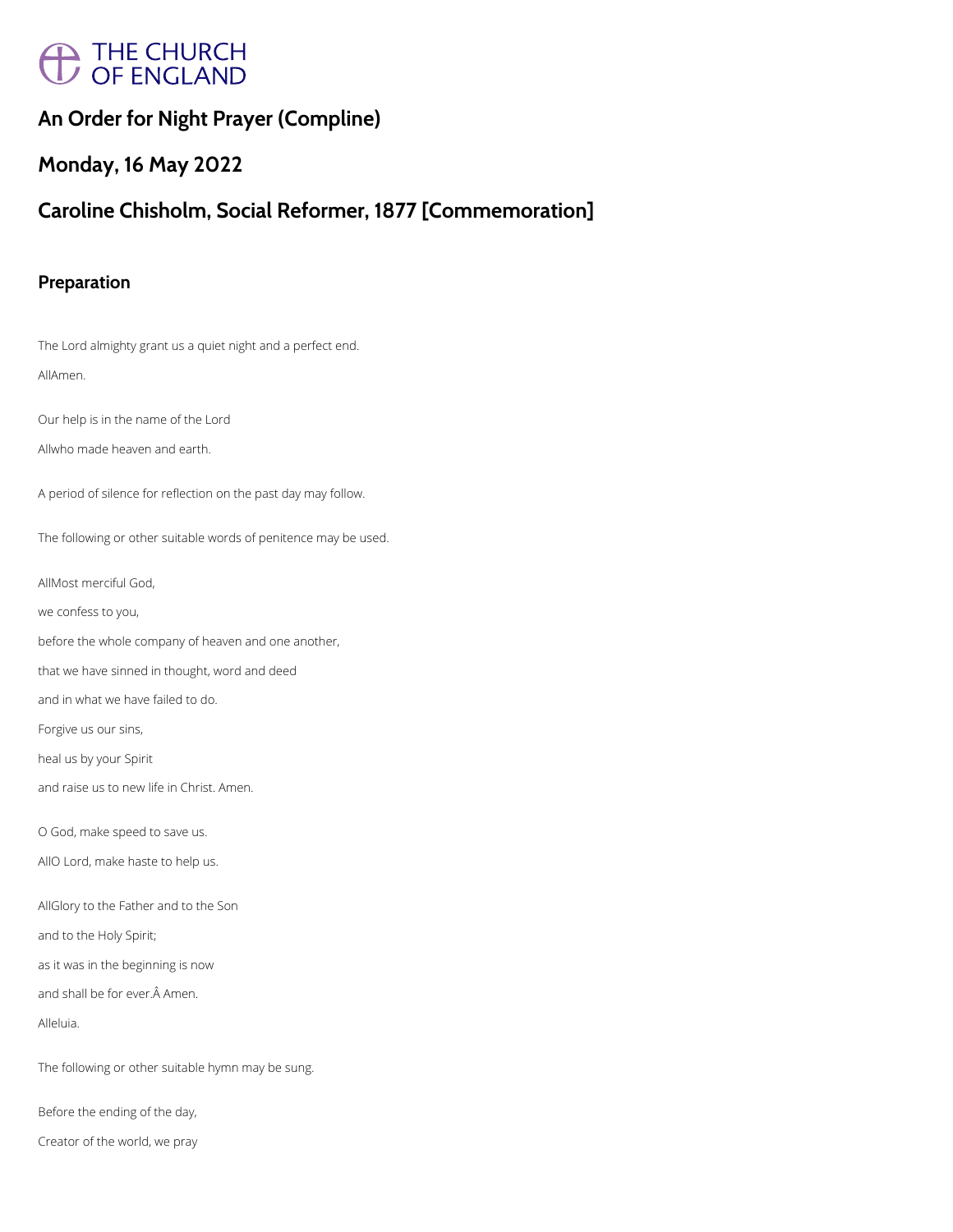That you, with steadfast love, would keep Your watch around us while we sleep.

From evil dreams defend our sight,

From fears and terrors of the night;

Tread underfoot our deadly foe

That we no sinful thought may know.

O Father, that we ask be done Through Jesus Christ, your only Son; And Holy Spirit, by whose breath Our souls are raised to life from death.

21You appointed the moon to mark the seasons,  $\partial D_i$ and the sun knows the time for its setting.

22You make darkness that it may be night,  $\partial I$ 

## **The Word of God**

## **Psalmody**

## **Psalm 104**

Refrain: I will sing to the Lord as long as I live.

1Bless the Lord, O my soul.  $\left.\hat{a}\mathbb{D}\right|_1$ 

O Lord my God, how excellent is your greatness!

in which all the beasts of the forest creep forth.

23The lions roar for their prey  $\partial \mathbb{I}^1$ 

and seek their food from God.

24The sun rises and they are gone  $\partial \Pi$ .

to lay themselves down in their dens.

25People go forth to their work â<sup>[]</sup>

and to their labour until the evening. R

Â

26O Lord, how manifold are your works!  $\partial I$ <sup>'</sup>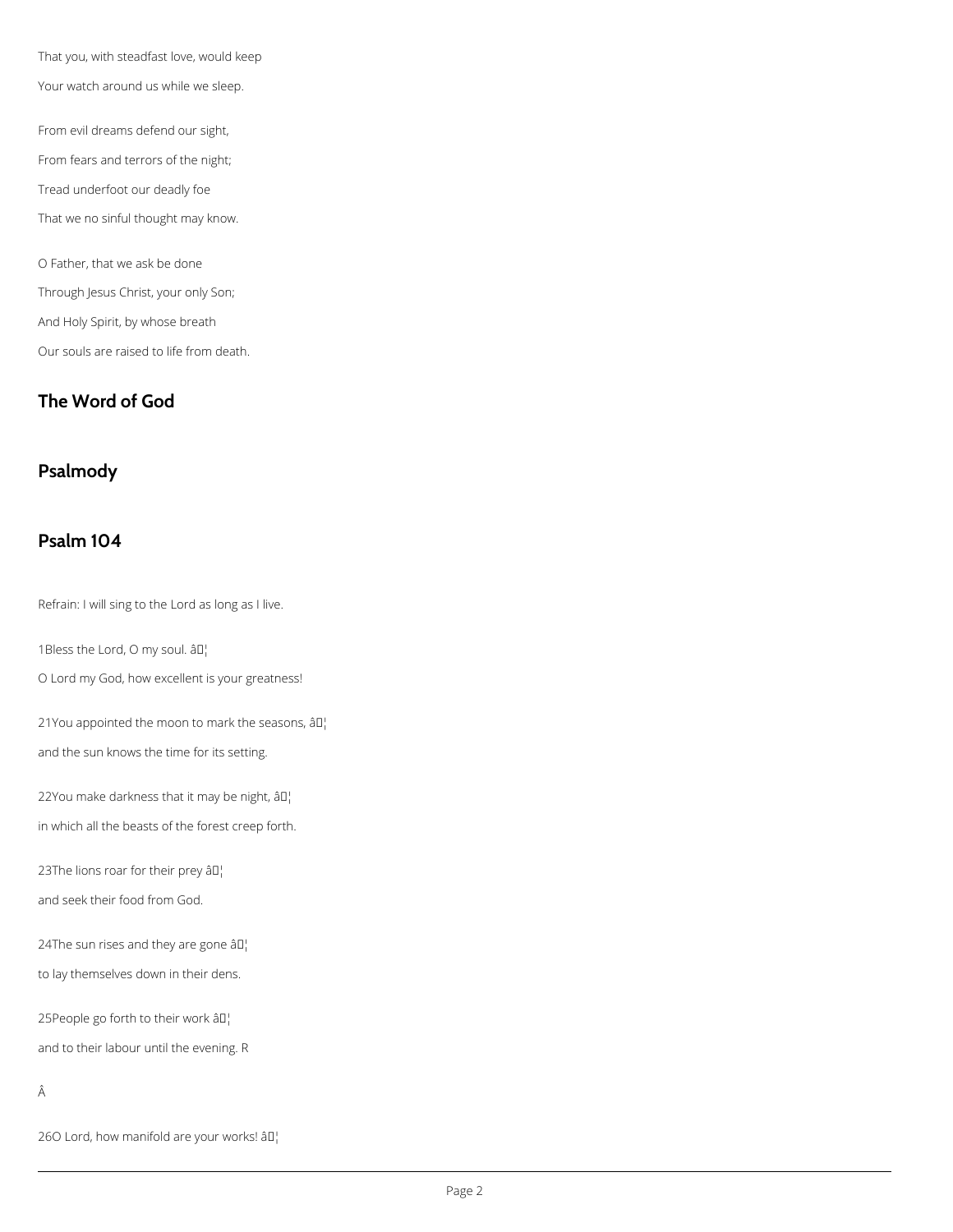In wisdom you have made them all;

the earth is full of your creatures.

27There is the sea, spread far and wide,  $\partial \mathbb{I}^1$ and there move creatures beyond number, both small and great.

28There go the ships, and there is that Leviathan  $\partial D_i$ which you have made to play in the deep.

29All of these look to you  $\partial \Pi_1^+$ 

to give them their food in due season.

30When you give it them, they gather it;  $\partial \mathbb{I}^1$ 

32When you send forth your spirit, they are created, âll and you renew the face of the earth.

33May the glory of the Lord endure for ever;  $\partial \Pi_1^{\dagger}$ may the Lord rejoice in his works; R

you open your hand and they are filled with good.

31When you hide your face they are troubled;  $\partial \Pi$ .

when you take away their breath,

they die and return again to the dust.

Refrain: I will sing to the Lord as long as I live.

Creator God,

send your Holy Spirit to renew this living world,

that the whole creation,

in its groaning and striving,

may know your loving purpose

and come to reflect your glory;

in Jesus Christ our Lord.

At the end of the psalmody the following is said or sung

AllGlory to the Father and to the Son

and to the Holy Spirit;

as it was in the beginning is now

and shall be for ever. Amen.

Scripture Reading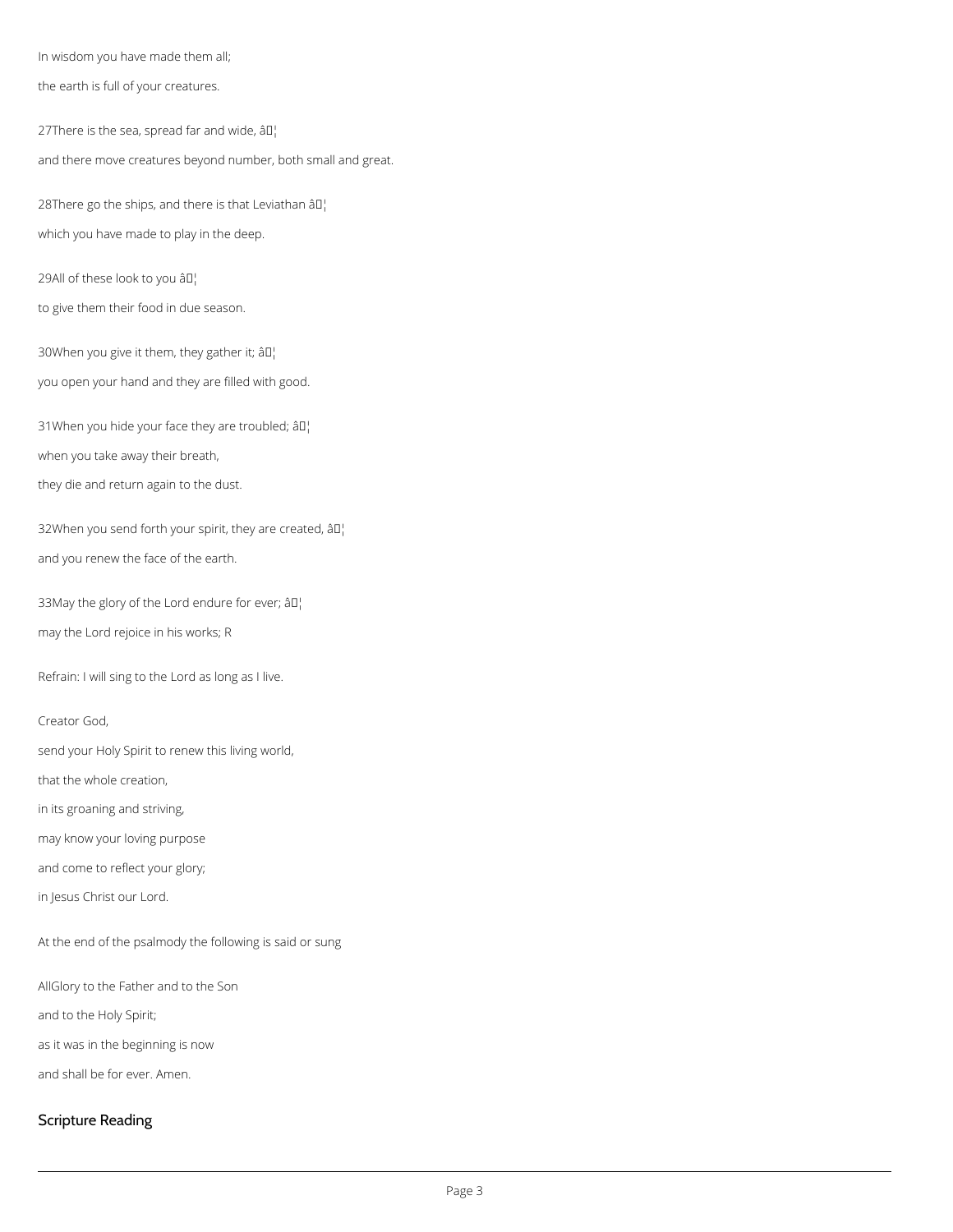The servants of the Lamb shall see the face of God, whose name will be on their foreheads. There will be no more night: they will not need the light of a lamp or the light of the sun, for God will be their light, and they will reign for ever and ever.

Revelation 22.4,5

The following responsory may be said

Into your hands, O Lord, I commend my spirit.

Alleluia, alleluia.

AllInto your hands, O Lord, I commend my spirit.

Alleluia, alleluia.

For you have redeemed me, Lord God of truth.

AllAlleluia, alleluia.

Glory to the Father and to the Son

and to the Holy Spirit.

AllInto your hands, O Lord, I commend my spirit.

Alleluia, alleluia.

Keep me as the apple of your eye.

AllHide me under the shadow of your wings.

#### Gospel Canticle

The Nunc Dimittis (Song of Simeon) is said or sung.

AllAlleluia. The Lord is risen, alleluia,

as he promised to you. Alleluia, alleluia.

1Now, Lord, you let your servant go in peace: âll

your word has been fulfilled.

2My own eyes have seen the salvation  $\partial D_1$ 

which you have prepared in the sight of every people;

and the glory of your people Israel.

Luke 2.29-32

AllGlory to the Father and to the Son

and to the Holy Spirit;

as it was in the beginning is now

and shall be for ever. Â Amen.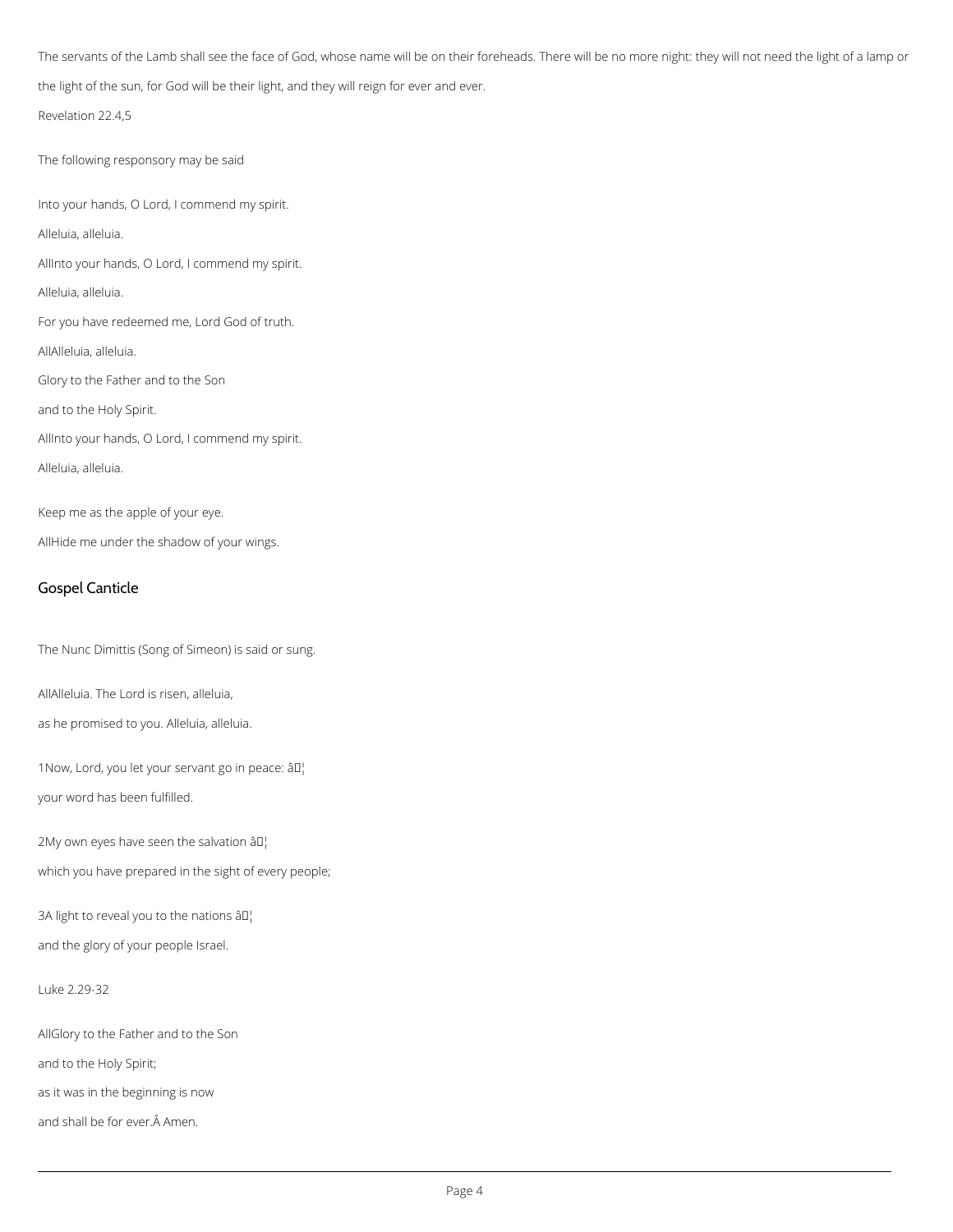AllAlleluia. The Lord is risen, alleluia,

as he promised to you. Alleluia, alleluia.

#### **Prayers**

Intercessions and thanksgivings may be offered here.

#### The Collect

Silence may be kept.

Almighty God,

who through your only-begotten Son Jesus Christ

have overcome death and opened to us the gate of everlasting life:

grant that, as by your grace going before us

ÂÂÂÂÂ vou put into our minds good desires,

so by your continual help

we may bring them to good effect;

through Jesus Christ our risen Lord,

who is alive and reigns with you,

in the unity of the Holy Spirit,

one God, now and for ever.

AllAmen.

#### or

Almighty God,

by triumphing over the powers of darkness

Christ has prepared a place for us in the new Jerusalem:

may we, who have this day given thanks for his resurrection,

praise him in the eternal city

of which he is the light;

through Jesus Christ our Lord.

AllAmen.

or

Visit this place, O Lord, we pray,

and drive far from it the snares of the enemy;

may your holy angels dwell with us and guard us in peace,

and may your blessing be always upon us;